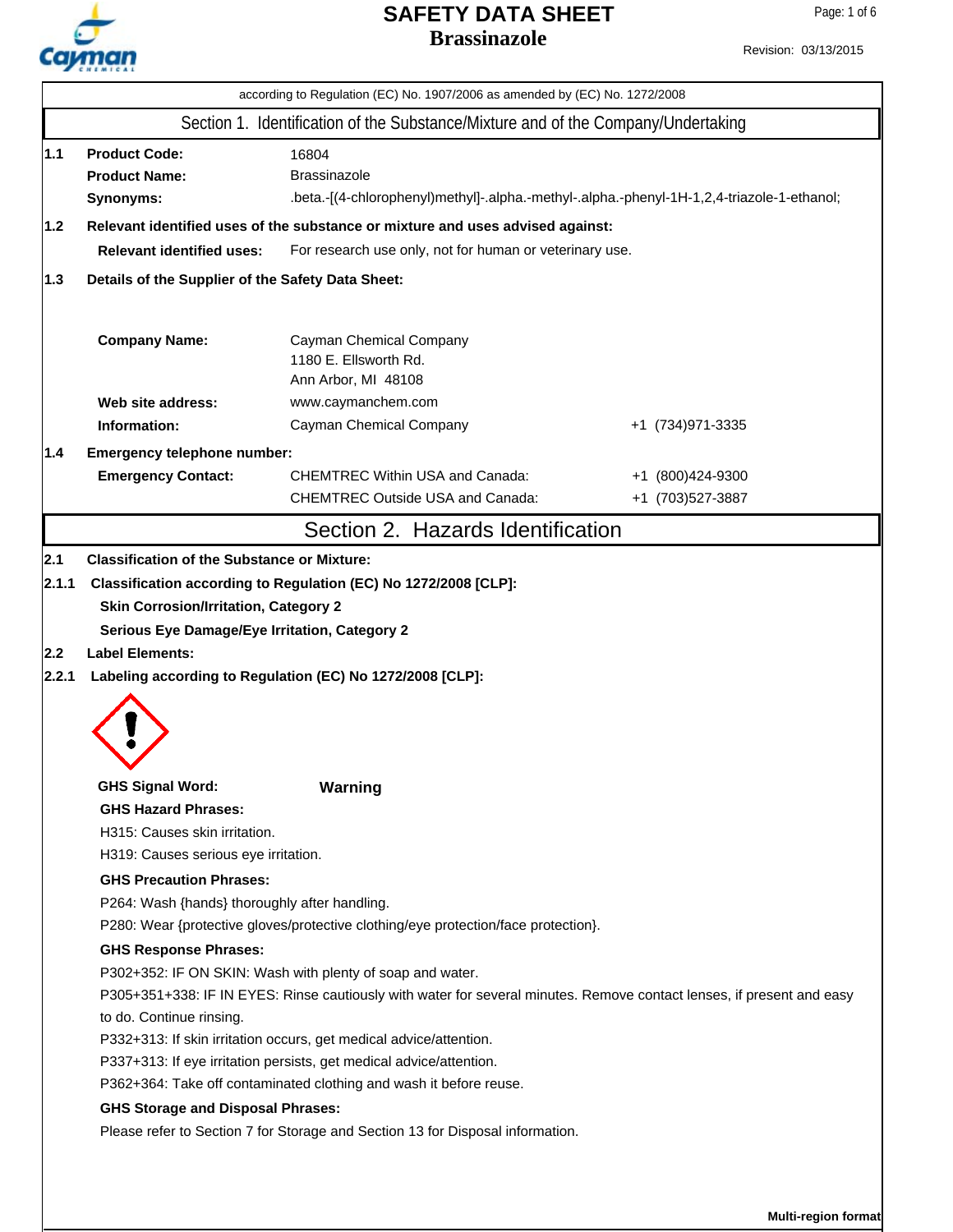

Revision: 03/13/2015

| 12.3 | <b>Adverse Human Health</b>  | Causes serious eye irritation.                                                                    |  |
|------|------------------------------|---------------------------------------------------------------------------------------------------|--|
|      | <b>Effects and Symptoms:</b> | Causes skin irritation.                                                                           |  |
|      |                              | Material may be irritating to the mucous membranes and upper respiratory tract.                   |  |
|      |                              | May be harmful by inhalation, ingestion, or skin absorption.                                      |  |
|      |                              | May cause respiratory system irritation.                                                          |  |
|      |                              | To the best of our knowledge, the toxicological properties have not been thoroughly investigated. |  |
|      |                              | Section 3. Composition/Information on Ingredients                                                 |  |

# Section 3. Composition/Information on Ingredients

| CAS H/<br><b>RTECS#</b>  | Hazardous Components (Chemical Name)/<br><b>REACH Registration No.</b> | <b>Concentration</b> | EC No./<br>EC Index No. | <b>GHS Classification</b>                  |
|--------------------------|------------------------------------------------------------------------|----------------------|-------------------------|--------------------------------------------|
| 224047-41-0<br><b>NA</b> | l Brassinazole                                                         | 100.0 $%$            | <b>NA</b><br><b>NA</b>  | l Skin Corr. 2: H315<br>Eye Damage 2: H319 |

|     |                                                                             |                                                                                                                                                                                                             | Section 4. First Aid Measures                                                                                                                                                               |  |  |  |  |
|-----|-----------------------------------------------------------------------------|-------------------------------------------------------------------------------------------------------------------------------------------------------------------------------------------------------------|---------------------------------------------------------------------------------------------------------------------------------------------------------------------------------------------|--|--|--|--|
| 4.1 | <b>Description of First Aid</b>                                             | No data available.                                                                                                                                                                                          |                                                                                                                                                                                             |  |  |  |  |
|     | <b>Measures:</b>                                                            |                                                                                                                                                                                                             |                                                                                                                                                                                             |  |  |  |  |
|     | In Case of Inhalation:                                                      | Get immediate medical attention.                                                                                                                                                                            | Remove to fresh air. If not breathing, give artificial respiration or give oxygen by trained personnel.                                                                                     |  |  |  |  |
|     |                                                                             | In Case of Skin Contact: Immediately wash skin with soap and plenty of water for at least 15 minutes. Remove contaminated<br>clothing. Get medical attention if symptoms occur. Wash clothing before reuse. |                                                                                                                                                                                             |  |  |  |  |
|     | In Case of Eye Contact:                                                     | and tested by medical personnel.                                                                                                                                                                            | Hold eyelids apart and flush eyes with plenty of water for at least 15 minutes. Have eyes examined                                                                                          |  |  |  |  |
|     | In Case of Ingestion:                                                       | medical personnel.                                                                                                                                                                                          | Wash out mouth with water provided person is conscious. Never give anything by mouth to an<br>unconscious person. Get medical attention. Do NOT induce vomiting unless directed to do so by |  |  |  |  |
|     |                                                                             |                                                                                                                                                                                                             | Section 5. Fire Fighting Measures                                                                                                                                                           |  |  |  |  |
| 5.1 | <b>Suitable Extinguishing</b>                                               | Use alcohol-resistant foam, carbon dioxide, water, or dry chemical spray.                                                                                                                                   |                                                                                                                                                                                             |  |  |  |  |
|     | Media:                                                                      | Use water spray to cool fire-exposed containers.                                                                                                                                                            |                                                                                                                                                                                             |  |  |  |  |
|     | Unsuitable Extinguishing A solid water stream may be inefficient.<br>Media: |                                                                                                                                                                                                             |                                                                                                                                                                                             |  |  |  |  |
| 5.2 | Flammable Properties and No data available.<br>Hazards:                     |                                                                                                                                                                                                             |                                                                                                                                                                                             |  |  |  |  |
|     | Flash Pt:                                                                   | No data.                                                                                                                                                                                                    |                                                                                                                                                                                             |  |  |  |  |
|     | <b>Explosive Limits:</b>                                                    | LEL: No data.                                                                                                                                                                                               | UEL: No data.                                                                                                                                                                               |  |  |  |  |
|     | <b>Autoignition Pt:</b>                                                     | No data.                                                                                                                                                                                                    |                                                                                                                                                                                             |  |  |  |  |
| 5.3 |                                                                             |                                                                                                                                                                                                             | Fire Fighting Instructions: As in any fire, wear self-contained breathing apparatus pressure-demand (NIOSH approved or                                                                      |  |  |  |  |
|     |                                                                             |                                                                                                                                                                                                             | equivalent), and full protective gear to prevent contact with skin and eyes.                                                                                                                |  |  |  |  |
|     |                                                                             |                                                                                                                                                                                                             |                                                                                                                                                                                             |  |  |  |  |
|     |                                                                             |                                                                                                                                                                                                             |                                                                                                                                                                                             |  |  |  |  |
|     |                                                                             |                                                                                                                                                                                                             |                                                                                                                                                                                             |  |  |  |  |
|     |                                                                             |                                                                                                                                                                                                             |                                                                                                                                                                                             |  |  |  |  |
|     |                                                                             |                                                                                                                                                                                                             |                                                                                                                                                                                             |  |  |  |  |
|     |                                                                             |                                                                                                                                                                                                             |                                                                                                                                                                                             |  |  |  |  |
|     |                                                                             |                                                                                                                                                                                                             |                                                                                                                                                                                             |  |  |  |  |

**Multi-region format**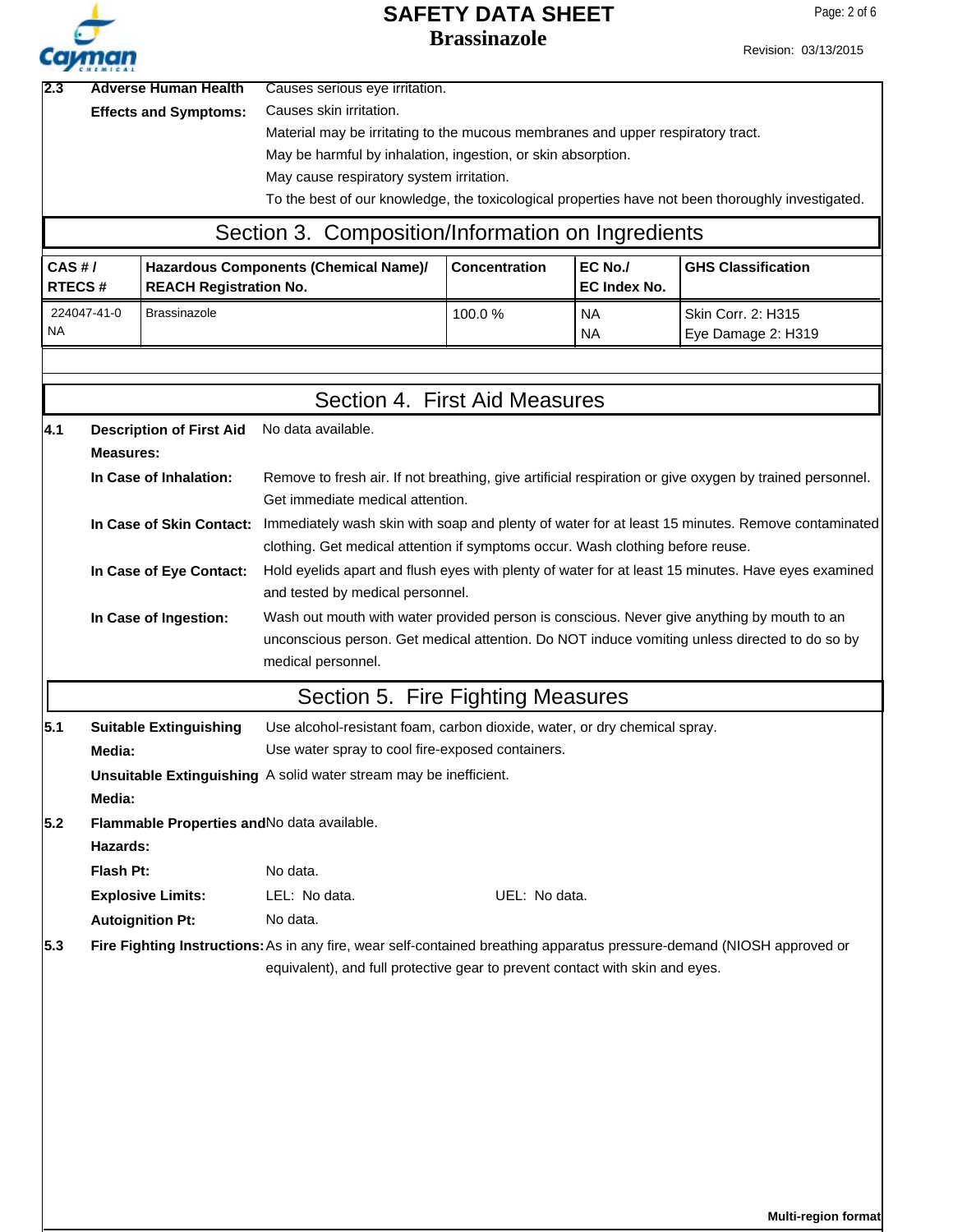Revision: 03/13/2015

|       |                                                                                                                                                                                                                                                                                                                                                                   |                                            |                                                                                                       | Section 6. Accidental Release Measures                                                                             |                  |                     |
|-------|-------------------------------------------------------------------------------------------------------------------------------------------------------------------------------------------------------------------------------------------------------------------------------------------------------------------------------------------------------------------|--------------------------------------------|-------------------------------------------------------------------------------------------------------|--------------------------------------------------------------------------------------------------------------------|------------------|---------------------|
| 6.1   | Avoid raising and breathing dust, and provide adequate ventilation.<br><b>Protective Precautions,</b><br>Protective Equipment and As conditions warrant, wear a NIOSH approved self-contained breathing apparatus, or respirator,<br>and appropriate personal protection (rubber boots, safety goggles, and heavy rubber gloves).<br><b>Emergency Procedures:</b> |                                            |                                                                                                       |                                                                                                                    |                  |                     |
| 6.2   | <b>Environmental</b><br><b>Precautions:</b>                                                                                                                                                                                                                                                                                                                       |                                            |                                                                                                       | Take steps to avoid release into the environment, if safe to do so.                                                |                  |                     |
| 6.3   | Up:                                                                                                                                                                                                                                                                                                                                                               |                                            | Methods and Material For Contain spill and collect, as appropriate.                                   | Containment and Cleaning Transfer to a chemical waste container for disposal in accordance with local regulations. |                  |                     |
|       |                                                                                                                                                                                                                                                                                                                                                                   |                                            |                                                                                                       | Section 7. Handling and Storage                                                                                    |                  |                     |
| 7.1   | in Handling:                                                                                                                                                                                                                                                                                                                                                      |                                            | Avoid prolonged or repeated exposure.                                                                 | Precautions To Be Taken Avoid breathing dust/fume/gas/mist/vapours/spray.                                          |                  |                     |
| 7.2   | in Storing:                                                                                                                                                                                                                                                                                                                                                       |                                            | Precautions To Be Taken Keep container tightly closed.                                                | Store in accordance with information listed on the product insert.                                                 |                  |                     |
|       |                                                                                                                                                                                                                                                                                                                                                                   |                                            |                                                                                                       | Section 8. Exposure Controls/Personal Protection                                                                   |                  |                     |
| 8.1   |                                                                                                                                                                                                                                                                                                                                                                   | <b>Exposure Parameters:</b>                |                                                                                                       |                                                                                                                    |                  |                     |
| CAS#  |                                                                                                                                                                                                                                                                                                                                                                   | <b>Partial Chemical Name</b>               |                                                                                                       | <b>Britain EH40</b>                                                                                                | <b>France VL</b> | <b>Europe</b>       |
|       | 224047-41-0                                                                                                                                                                                                                                                                                                                                                       | <b>Brassinazole</b>                        |                                                                                                       | No data.                                                                                                           | No data.         | No data.            |
| CAS#  |                                                                                                                                                                                                                                                                                                                                                                   | <b>Partial Chemical Name</b>               |                                                                                                       | <b>OSHA TWA</b>                                                                                                    | <b>ACGIH TWA</b> | <b>Other Limits</b> |
|       | 224047-41-0                                                                                                                                                                                                                                                                                                                                                       | <b>Brassinazole</b>                        |                                                                                                       | No data.                                                                                                           | No data.         | No data.            |
| 8.2   |                                                                                                                                                                                                                                                                                                                                                                   | <b>Exposure Controls:</b>                  |                                                                                                       |                                                                                                                    |                  |                     |
| 8.2.1 |                                                                                                                                                                                                                                                                                                                                                                   | <b>Engineering Controls</b>                |                                                                                                       | Use process enclosures, local exhaust ventilation, or other engineering controls to control airborne               |                  |                     |
|       |                                                                                                                                                                                                                                                                                                                                                                   | (Ventilation etc.):                        |                                                                                                       | levels below recommended exposure limits.                                                                          |                  |                     |
| 8.2.2 |                                                                                                                                                                                                                                                                                                                                                                   | <b>Personal protection equipment:</b>      |                                                                                                       |                                                                                                                    |                  |                     |
|       |                                                                                                                                                                                                                                                                                                                                                                   | <b>Eye Protection:</b>                     | Safety glasses                                                                                        |                                                                                                                    |                  |                     |
|       |                                                                                                                                                                                                                                                                                                                                                                   | <b>Protective Gloves:</b>                  | Compatible chemical-resistant gloves                                                                  |                                                                                                                    |                  |                     |
|       |                                                                                                                                                                                                                                                                                                                                                                   | <b>Other Protective Clothing: Lab coat</b> |                                                                                                       |                                                                                                                    |                  |                     |
|       |                                                                                                                                                                                                                                                                                                                                                                   | <b>Respiratory Equipment</b>               |                                                                                                       | NIOSH approved respirator, as conditions warrant.                                                                  |                  |                     |
|       | (Specify Type):                                                                                                                                                                                                                                                                                                                                                   |                                            |                                                                                                       |                                                                                                                    |                  |                     |
|       | Work/Hygienic/Maintenan Do not take internally.<br>ce Practices:<br>Wash thoroughly after handling.<br>No data available.                                                                                                                                                                                                                                         |                                            | Facilities storing or utilizing this material should be equipped with an eyewash and a safety shower. |                                                                                                                    |                  |                     |
|       |                                                                                                                                                                                                                                                                                                                                                                   |                                            |                                                                                                       |                                                                                                                    |                  |                     |
|       |                                                                                                                                                                                                                                                                                                                                                                   |                                            |                                                                                                       |                                                                                                                    |                  |                     |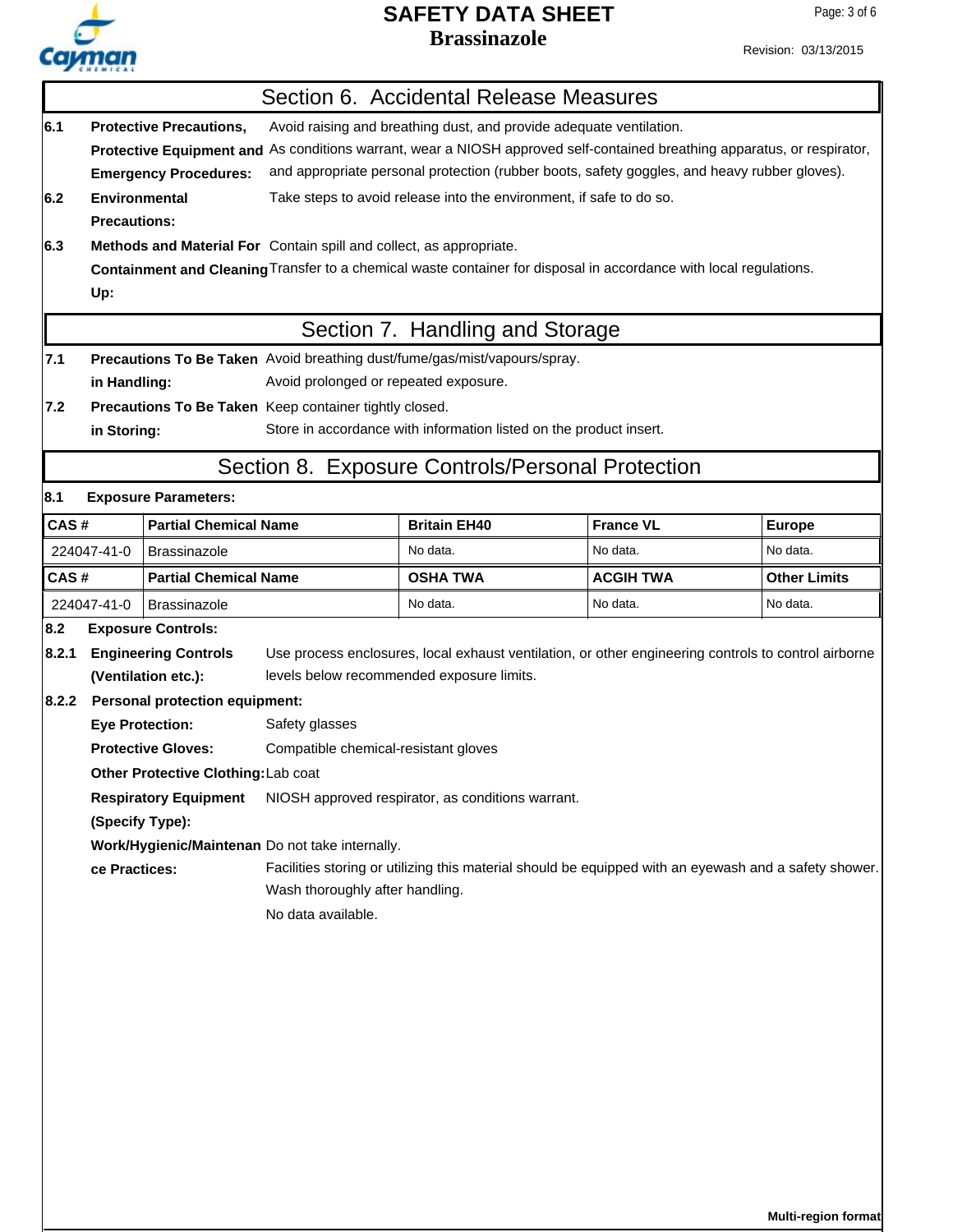

# **Brassinazole SAFETY DATA SHEET**

Revision: 03/13/2015

|        |                                                | Section 9. Physical and Chemical Properties                                                                   |  |
|--------|------------------------------------------------|---------------------------------------------------------------------------------------------------------------|--|
| 9.1    |                                                | <b>Information on Basic Physical and Chemical Properties</b>                                                  |  |
|        | <b>Physical States:</b>                        | [X] Solid<br>[ ] Gas<br>[ ] Liquid                                                                            |  |
|        | <b>Appearance and Odor:</b>                    | A crystalline solid                                                                                           |  |
|        | <b>Melting Point:</b>                          | No data.                                                                                                      |  |
|        | <b>Boiling Point:</b>                          | No data.                                                                                                      |  |
|        | Flash Pt:                                      | No data.                                                                                                      |  |
|        | <b>Evaporation Rate:</b>                       | No data.                                                                                                      |  |
|        | <b>Explosive Limits:</b>                       | LEL: No data.<br>UEL: No data.                                                                                |  |
|        | Vapor Pressure (vs. Air or mm                  | No data.                                                                                                      |  |
|        | Hg):                                           |                                                                                                               |  |
|        | Vapor Density (vs. Air = 1):                   | No data.                                                                                                      |  |
|        | Specific Gravity (Water = 1):                  | No data.                                                                                                      |  |
|        | <b>Solubility in Water:</b>                    | No data.                                                                                                      |  |
|        | <b>Solubility Notes:</b>                       | ~0.5 mg/ml in a 1:1 solution of DMF:PBS (pH 7.2); ~25 mg/ml in EtOH; ~50 mg/ml in<br>DMSO; ~100 mg/ml in DMF; |  |
|        | <b>Autoignition Pt:</b>                        | No data.                                                                                                      |  |
| 9.2    | <b>Other Information</b>                       |                                                                                                               |  |
|        | <b>Percent Volatile:</b>                       | No data.                                                                                                      |  |
|        | <b>Molecular Formula &amp; Weight:</b>         | C18H18CIN3O<br>327.8                                                                                          |  |
|        |                                                | Section 10. Stability and Reactivity                                                                          |  |
| 10.1   | <b>Reactivity:</b>                             | No data available.                                                                                            |  |
| $10.2$ | Stability:                                     | Stable [X]<br>Unstable [ ]                                                                                    |  |
| 10.3   | <b>Stability Note(s):</b>                      | Stable if stored in accordance with information listed on the product insert.                                 |  |
|        | <b>Polymerization:</b>                         | Will occur [ ]<br>Will not occur [X]                                                                          |  |
| 10.4   | <b>Conditions To Avoid:</b>                    | No data available.                                                                                            |  |
| 10.5   | Incompatibility - Materials No data available. |                                                                                                               |  |
|        | <b>To Avoid:</b>                               |                                                                                                               |  |
| 10.6   | <b>Hazardous</b>                               | No data available.                                                                                            |  |
|        | <b>Decomposition Or</b>                        |                                                                                                               |  |
|        | <b>Byproducts:</b>                             |                                                                                                               |  |
|        |                                                |                                                                                                               |  |
|        |                                                |                                                                                                               |  |
|        |                                                |                                                                                                               |  |
|        |                                                |                                                                                                               |  |
|        |                                                |                                                                                                               |  |
|        |                                                |                                                                                                               |  |
|        |                                                |                                                                                                               |  |
|        |                                                |                                                                                                               |  |
|        |                                                |                                                                                                               |  |
|        |                                                |                                                                                                               |  |
|        |                                                |                                                                                                               |  |
|        |                                                |                                                                                                               |  |
|        |                                                |                                                                                                               |  |
|        |                                                |                                                                                                               |  |
|        |                                                |                                                                                                               |  |
|        |                                                | Multi-region format                                                                                           |  |
|        |                                                |                                                                                                               |  |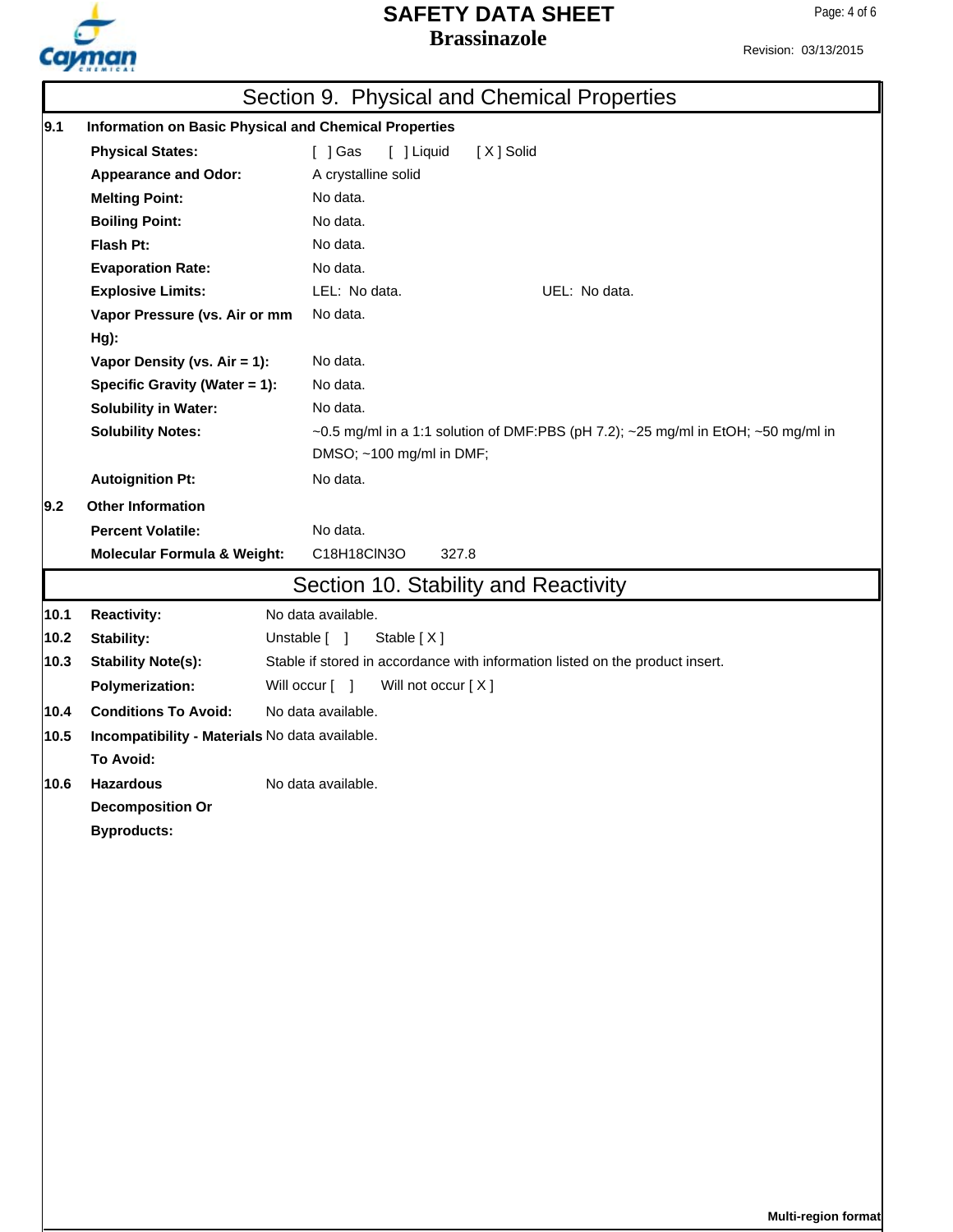

Page: 5 of 6

|                                    |                             |                                             | Section 11. Toxicological Information                                       |                                                                 |            |             |              |              |
|------------------------------------|-----------------------------|---------------------------------------------|-----------------------------------------------------------------------------|-----------------------------------------------------------------|------------|-------------|--------------|--------------|
| 11.1                               | Information on              |                                             | The toxicological effects of this product have not been thoroughly studied. |                                                                 |            |             |              |              |
|                                    |                             | <b>Toxicological Effects:</b>               |                                                                             |                                                                 |            |             |              |              |
| CAS#                               |                             |                                             | <b>Hazardous Components (Chemical Name)</b>                                 |                                                                 | <b>NTP</b> | <b>IARC</b> | <b>ACGIH</b> | <b>OSHA</b>  |
|                                    | 224047-41-0                 | <b>Brassinazole</b>                         |                                                                             |                                                                 | n.a.       | n.a.        | n.a.         | n.a.         |
|                                    |                             |                                             | Section 12. Ecological Information                                          |                                                                 |            |             |              |              |
| 12.1                               | <b>Toxicity:</b>            |                                             | Avoid release into the environment.                                         |                                                                 |            |             |              |              |
|                                    |                             |                                             |                                                                             | Runoff from fire control or dilution water may cause pollution. |            |             |              |              |
| 12.2                               | <b>Persistence and</b>      |                                             | No data available.                                                          |                                                                 |            |             |              |              |
|                                    | Degradability:              |                                             |                                                                             |                                                                 |            |             |              |              |
| 12.3                               |                             | <b>Bioaccumulative</b>                      | No data available.                                                          |                                                                 |            |             |              |              |
|                                    | <b>Potential:</b>           |                                             |                                                                             |                                                                 |            |             |              |              |
| 12.4                               | <b>Mobility in Soil:</b>    |                                             | No data available.                                                          |                                                                 |            |             |              |              |
| 12.5                               |                             |                                             | <b>Results of PBT and vPvB</b> No data available.                           |                                                                 |            |             |              |              |
|                                    | assessment:                 |                                             |                                                                             |                                                                 |            |             |              |              |
| 12.6                               |                             | Other adverse effects:                      | No data available.                                                          |                                                                 |            |             |              |              |
|                                    |                             |                                             | Section 13. Disposal Considerations                                         |                                                                 |            |             |              |              |
| 13.1                               |                             | <b>Waste Disposal Method:</b>               | Dispose in accordance with local, state, and federal regulations.           |                                                                 |            |             |              |              |
|                                    |                             |                                             | Section 14. Transport Information                                           |                                                                 |            |             |              |              |
| 14.1                               |                             | <b>LAND TRANSPORT (US DOT):</b>             |                                                                             |                                                                 |            |             |              |              |
|                                    |                             | <b>DOT Proper Shipping Name:</b>            | Not dangerous goods.                                                        |                                                                 |            |             |              |              |
|                                    | <b>DOT Hazard Class:</b>    |                                             |                                                                             |                                                                 |            |             |              |              |
|                                    | <b>UN/NA Number:</b>        |                                             |                                                                             |                                                                 |            |             |              |              |
| 14.1                               |                             | <b>LAND TRANSPORT (European ADR/RID):</b>   |                                                                             |                                                                 |            |             |              |              |
|                                    |                             | <b>ADR/RID Shipping Name:</b>               | Not dangerous goods.                                                        |                                                                 |            |             |              |              |
|                                    | <b>UN Number:</b>           |                                             |                                                                             |                                                                 |            |             |              |              |
|                                    | <b>Hazard Class:</b>        |                                             |                                                                             |                                                                 |            |             |              |              |
| 14.3                               |                             | AIR TRANSPORT (ICAO/IATA):                  |                                                                             |                                                                 |            |             |              |              |
|                                    |                             | <b>ICAO/IATA Shipping Name:</b>             | Not dangerous goods.                                                        |                                                                 |            |             |              |              |
|                                    | <b>Additional Transport</b> |                                             | Transport in accordance with local, state, and federal regulations.         |                                                                 |            |             |              |              |
|                                    | Information:                |                                             |                                                                             |                                                                 |            |             |              |              |
|                                    |                             |                                             | Section 15. Regulatory Information                                          |                                                                 |            |             |              |              |
|                                    |                             |                                             | EPA SARA (Superfund Amendments and Reauthorization Act of 1986) Lists       |                                                                 |            |             |              |              |
| CAS#                               |                             |                                             | <b>Hazardous Components (Chemical Name)</b>                                 | S. 302 (EHS)                                                    |            | S. 304 RQ   |              | S. 313 (TRI) |
|                                    | 224047-41-0                 | <b>Brassinazole</b>                         |                                                                             | No                                                              |            | No          | No           |              |
| CAS#                               |                             | <b>Hazardous Components (Chemical Name)</b> |                                                                             | <b>Other US EPA or State Lists</b>                              |            |             |              |              |
| 224047-41-0<br><b>Brassinazole</b> |                             |                                             | CAA HAP, ODC: No; CWA NPDES: No; TSCA: No; CA<br>PROP.65: No                |                                                                 |            |             |              |              |
|                                    |                             |                                             |                                                                             |                                                                 |            |             |              |              |

**Multi-region format**